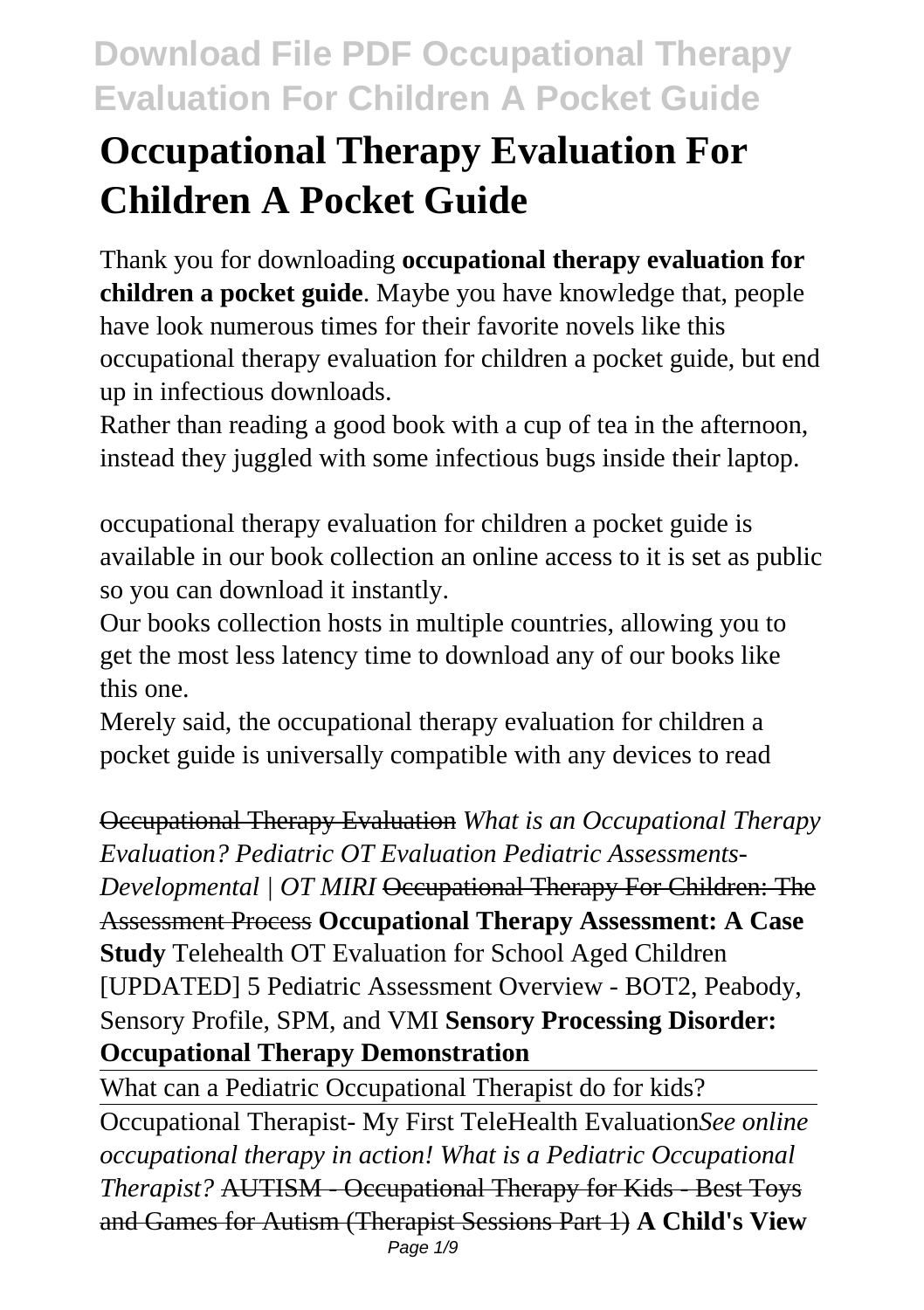#### **of Sensory Processing**

Day at Work: Occupational Therapist*Occupational Therapy at the Children's Therapy Center How Occupational Therapy Helps with Sensory Integration Issues* Physical Therapy and Occupational Therapy Career Profile - Occupational Therapist *Sensory Input Techniques to Calm and Focus your Child* **Occupational Therapy | Fine Motor Skills Activities (For Toddlers)**

Discover Occupational Therapy | Cincinnati Children's Dressing Skills for Children (Occupational Therapy) Occular Control for kids with Southpaw Occupational Therapist Occupational therapy for children

Occupational Therapy For Children: The Therapy ProcessOT Evaluation in Telehealth OT Mental Health ADL Assessments *Sensory Processing in Occupational Therapy* Occupational Therapy Evaluation For Children

The therapy is tailored to a child's specific needs. Before it begins, an occupational therapist (an OT) looks at a child's strengths and challenges, and the tasks that child has trouble with. The OT will then create a program of activities for the child to work on. (Watch an occupational therapist describe the OT evaluation process.)

Occupational Therapy for Children - Understood Master the skills and concepts necessary to effectively perform efficient evaluations of children with Occupational Therapy Evaluation for Children: A Pocket Guide, 2nd Edition. Reflecting the latest AOTA standards, this pocket-sized guide is a quick,comprehensive reference you can use throughout your education and into practice.

Occupational Therapy Evaluation for Children: A Pocket ... The BOT-2 is a nationally standardized test that measures motor skills. The test can be used for children 4 through 21 years of age. The BOT-2 is made up of four-composite sections each with two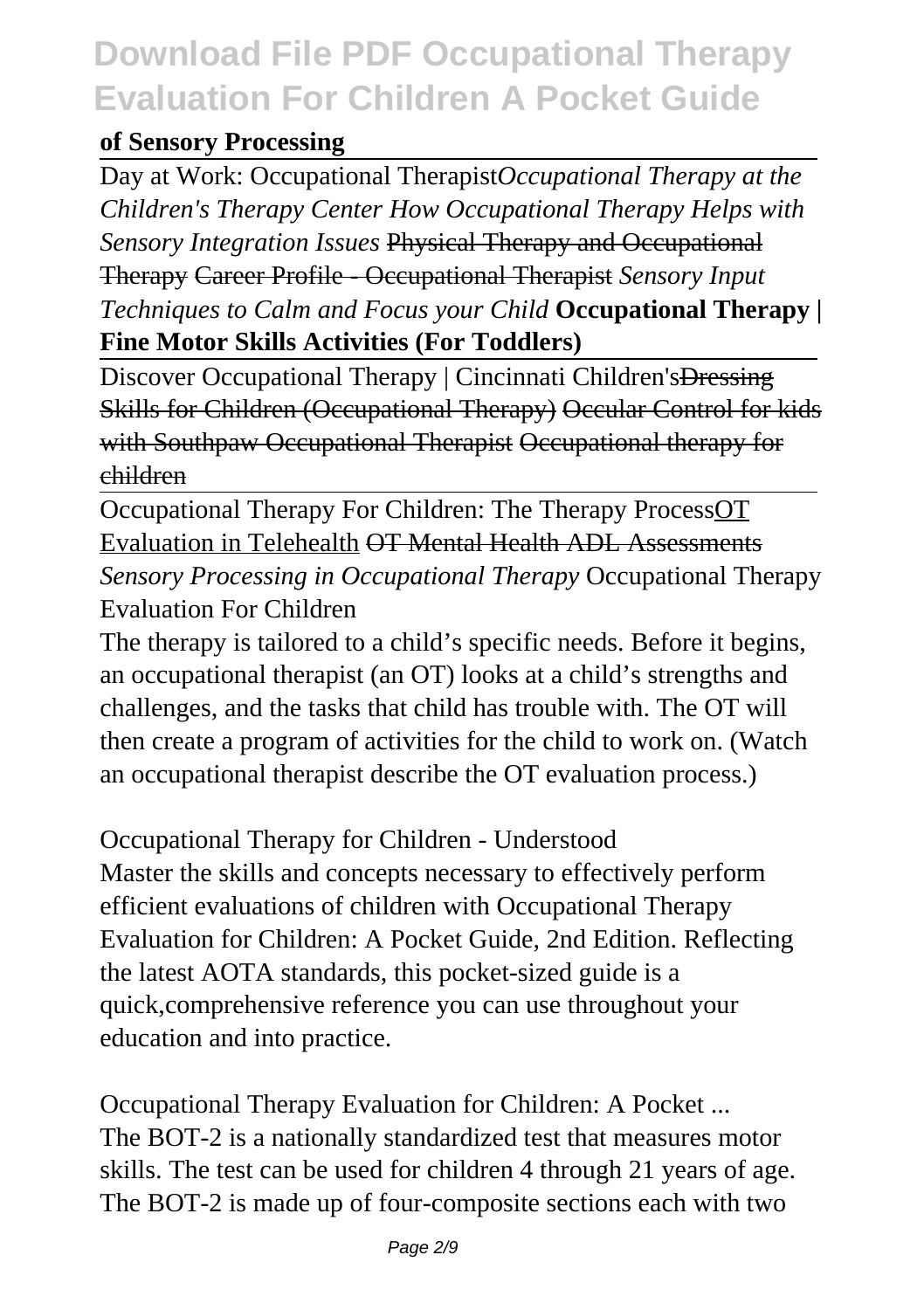subtests measuring a specific skill area. I personally like to perform the first two composite sections: Fine Manual Control and Gross Manual Control.

#### COMMON PEDIATRIC ASSESSMENT TOOLS FOR OTS – Heart of OT

Occupational therapy Assessment for children- Pediatric occupational therapist evaluates children and their environment to gather information needed to make a decision about intervention planning. Pediatric occupational Therapist assesses what the child wants and needs to do and identifying those factors that act as a support or a barrier to the child's participation in daily life.

Occupational Therapy for Children | OccupationalTherapyOT.com Buy Occupational Therapy Evaluation for Children: A Pocket Guide Spi by Mulligan, Shelley E. (ISBN: 9780781731638) from Amazon's Book Store. Everyday low prices and free delivery on eligible orders.

Occupational Therapy Evaluation for Children: A Pocket ... We will carry out an assessment for a child or young person who: has a physical or neurological condition that significantly impacts their ability to access school facilities, get in... has a sensory-motor need that significantly impacts their ability to carry out everyday tasks such as washing, ...

Occupational therapy assessments for children - Liverpool ... Areas Assessed in an Occupational Therapy Visit Fine motor coordination may be assessed by watching the child complete a fine motor task like putting beads onto a... Fine motor strength can be assessed using a dynamometer, a tool that gives a measurement of the number of pounds of grip... The ...

Occupational Therapy for Children: Evaluation Visits ...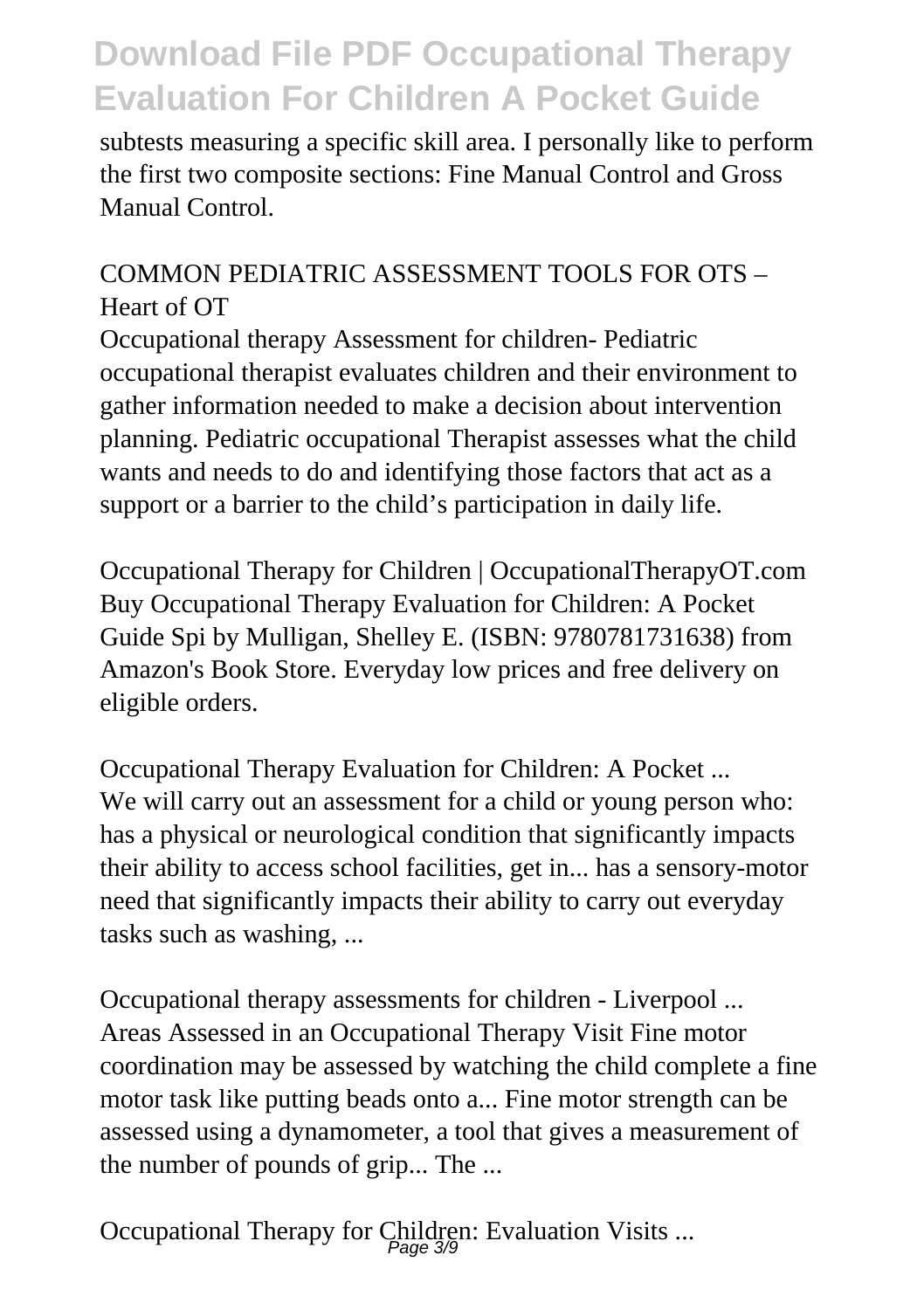Assessments can explore the following areas: Sensory issues e.g. child carrying out excessive spinning or avoiding touch. Developmental skills including motor and play development Selfcare and functional skills such as feeding, toileting and dressing Fine motor skills in relation to handwriting and ...

Occupational Therapy Assessment - Lanc UK Royal Free Paediatric OT Team and Paediatric Therapy Courses. Course content includes best practice in assessment and intervention for children with ASD, CP, DCD, Developmental Delay and more, from birth to school leaving age. A focus on latest evidence-based approaches and efficient intervention from referral to discharge. Sessions will be devoted to writing EHCPs and our service delivery models including the tiered approach in education.

Occupational Therapy for children, young people and ... Occupational Therapy Review from £75 This is likely to follow the initial assessment. A chance to review the recommendations initially made and to review the child's progress and function. The review will take place usually between 3 and 6 months after initial assessment if required.

Occupational Therapy Assessment | Children's Therapy ... Occupational Therapists can perform formal and informal assessments with children who have ASD.

5) OT Assessment Tools - Autism Spectrum Disorders Does your child struggle with motor skills? Are you considering an occupational therapy evaluation? Find out what occupational therapists look at in an OT evaluation, including gross motor skills, fine motor skills and

Video: What Happens in an Occupational Therapy Evaluation Occupational Therapy Assessment To get a clear picture of a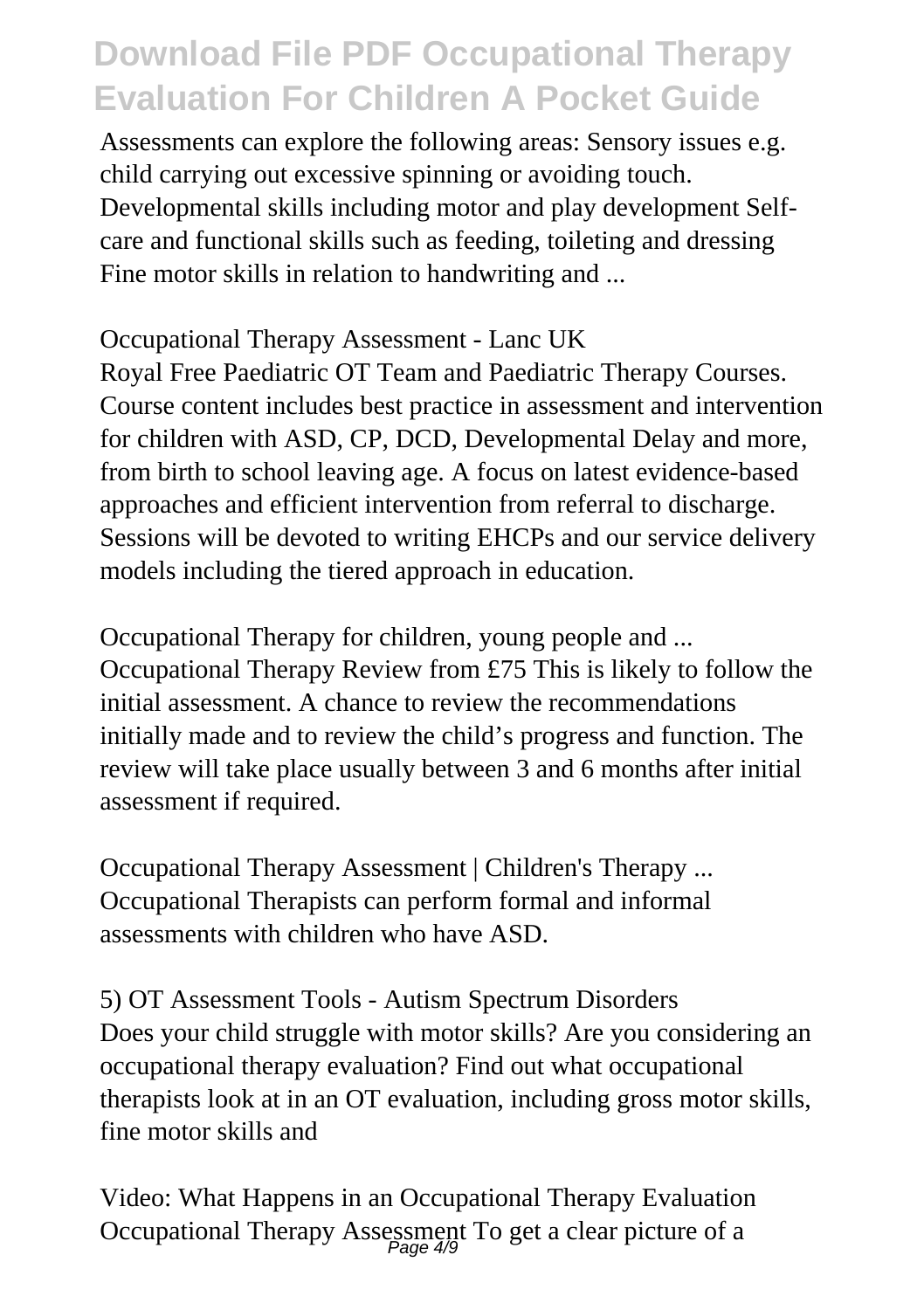child's functional needs, we carry out Comprehensive and Bespoke Assessments. These assessments will normally last between 2-4 hours and includes discussions with parents, professionals e.g. school staff, therapists and social care and carers as part of the holistic process.

Occupational Therapy Assessment | Initial Needs Assessment Dr. Susanne Smith Roley's team provides evaluation and consultation for children and young adults, ages 0-21 years, with a diverse array of abilities. ... Occupational Therapy is a common area of need that my clients require remediation via therapy. I have found that Dr. Smith Roley is the best expert in this area.

#### Dr. Susanne Smith Roley – OCCUPATIONAL THERAPY EVALUATION ...

Occupational therapy Occupational therapy supports children to do the activities which enable them to independently eat, sit, play, experience different sensations and to enjoy life. The occupational therapy at Kids Feeding Team is carried out by our experienced occupational therapists.

Occupational therapy | Therapy | Services | Kids Feeding ... Occupational therapy is also beneficial to children with cerebral palsy who have cognitive impairment. Daily routines that are set up with reminders help cognitively impaired children with daily chores such as remembering to dress, brush their teeth, and other tasks needed to get ready for the day.

Cerebral Palsy and Occupational Therapy | Cerebral Palsy ... Eventbrite - Royal Free Occupational Therapy for Children and Young People Team & Paediatric Therapy Courses presents Occupational therapy for children, young people and families: Assessment intervention and service delivery - Monday, 28 October 2019 | Friday, 1 November 2019 at Swiss Cottage, London,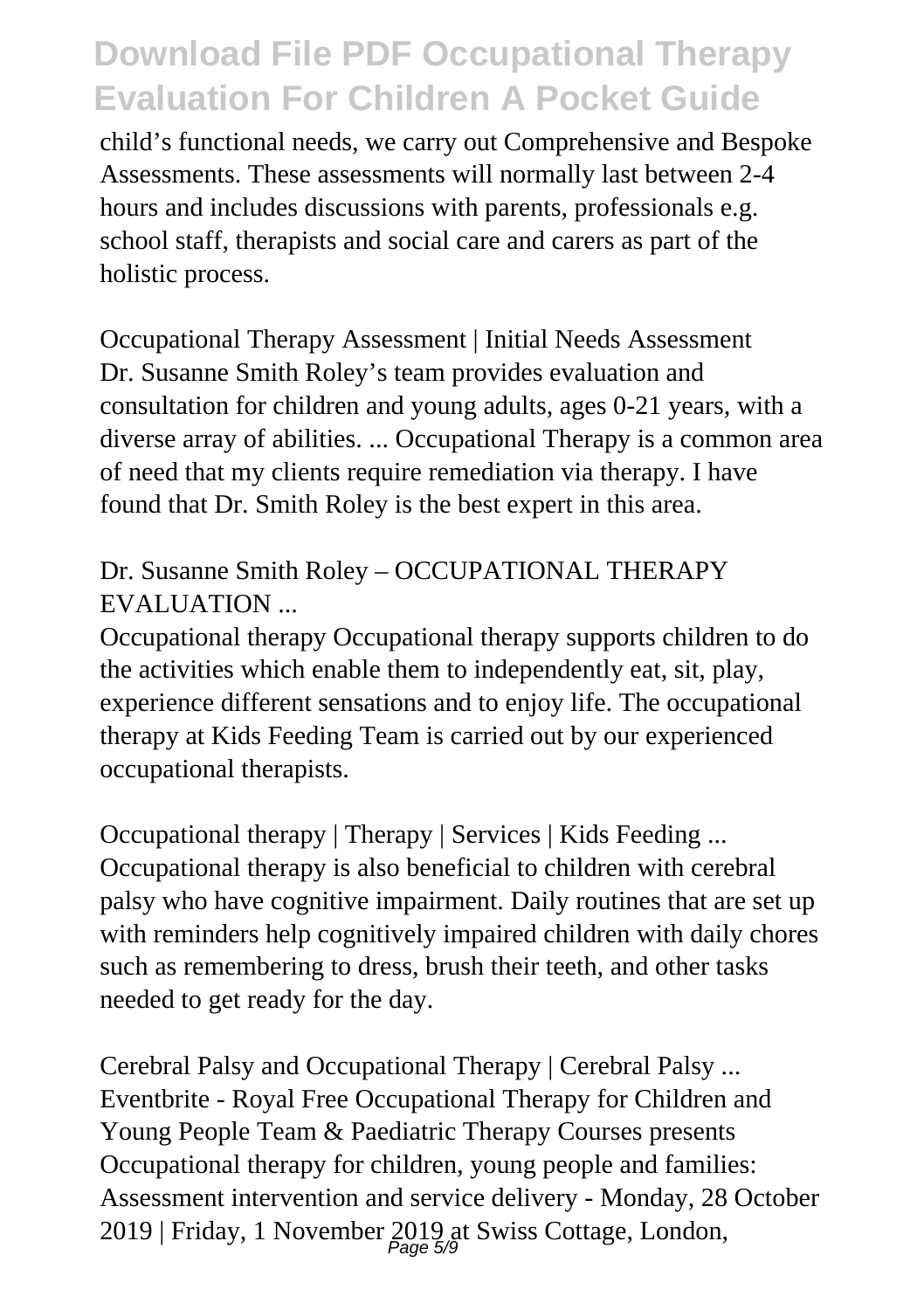England. Find event and ticket information.

Occupational therapy for children, young people and ... WELCOME TO OCCUPATIONAL THERAPY FOR CHILDREN OTFC is dedicated to providing a client focused approach where children and families feel validated in their concerns, supported in difficult times, encouraged to be proactive and i nspired to facilitate change.

Fully revised to reflect the latest AOTA standards, Occupational Therapy Evaluation for Children: A Pocket Guide, 2nd Edition is a comprehensive, portable reference that provides occupational therapists a trusted resource for use throughout their education and into practice. Unique and easy-to-use, this proven book provides an overview of theory, as well as step-by-step coverage of techniques. Clinical examples illustrate the application of content, as well as client and family-centered practice; illustrations demonstrate assessment techniques; and extensive tables summarize key assessments, techniques, and actions. This updated Second Edition includes new assessment tools, new content addressing specialty areas such as autism, additional assessments, and more.

Fully revised to re flect the latest AOTA standards, Occupational Therapy Evaluation for Adults: A Pocket Guide, 2nd Edition is a quick, comprehensive reference to guide students and practitioners as they perform efficient evaluations of adults, identify problems, and plan and implement interventions to produce optimal therapeutic outcomes. Clinical examples illustrate the application of content, illustrations demonstrate assessment techniques, and extensive tables capture information in an easy-to-read manner.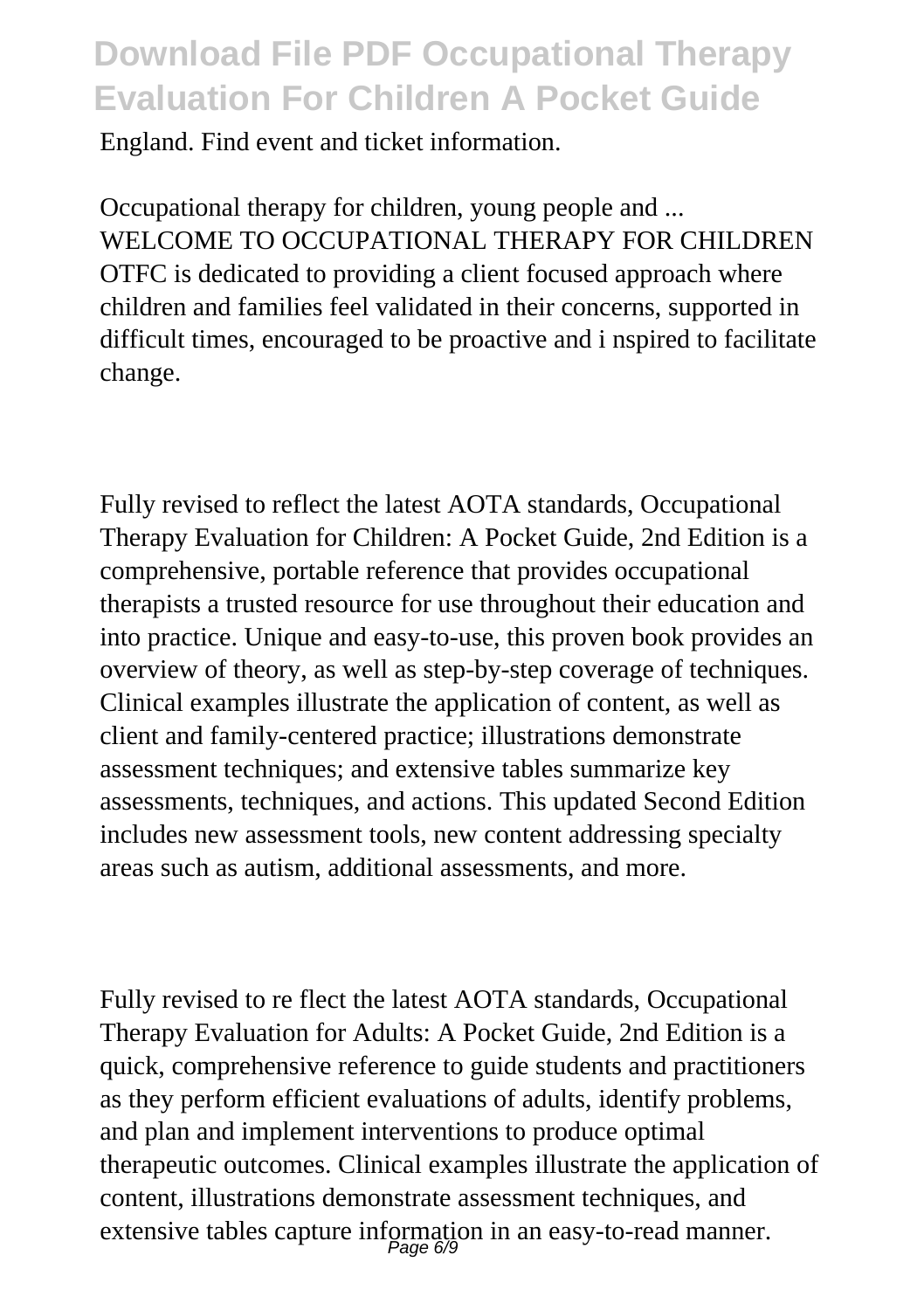This completely revised and updated Second Edition covers a wide range of new assessments and tools for community-based practitioners, includes up-to-coverage of assessing clients in natural settings, and offers a strong focus on helping readers develop practical skills for the workplace.

Rev. ed. of: Best practice occupational therapy. c2000.

This package contains the following products: 9781451176179 Mulligan Occupational Therapy Evaluation for Children, 2e9781451176193 Vroman Occupational Therapy Evaluation for Adults: A Pocket Guide, 2e

This is a Pageburst digital textbook; The sixth edition of Occupational Therapy for Children maintains its focus on children from infancy to adolescence and gives comprehensive coverage of both conditions and treatment techniques in all settings. Inside you'll discover new author contributions, new research and theories, new techniques, and current trends to keep you in step with the changes in pediatric OT practice. This edition provides an even stronger focus on evidence-based practice with the addition of key research notes and explanations of the evidentiary basis for specific interventions. Unique Evolve Resources website reinforces textbook content with video clips and learning activities for more comprehensive learning. Case studies help you apply concepts to actual situations you may encounter in practice. Evidence-based practice focus reflects the most recent trends and practices in occupational therapy. Unique! Chapter on working with adolescents helps you manage the special needs of this important age group. Unique! Research Notes boxes help you interpret evidence and strengthen your clinical decision-making skills. Video clips on a companion Evolve Resources website reinforce important concepts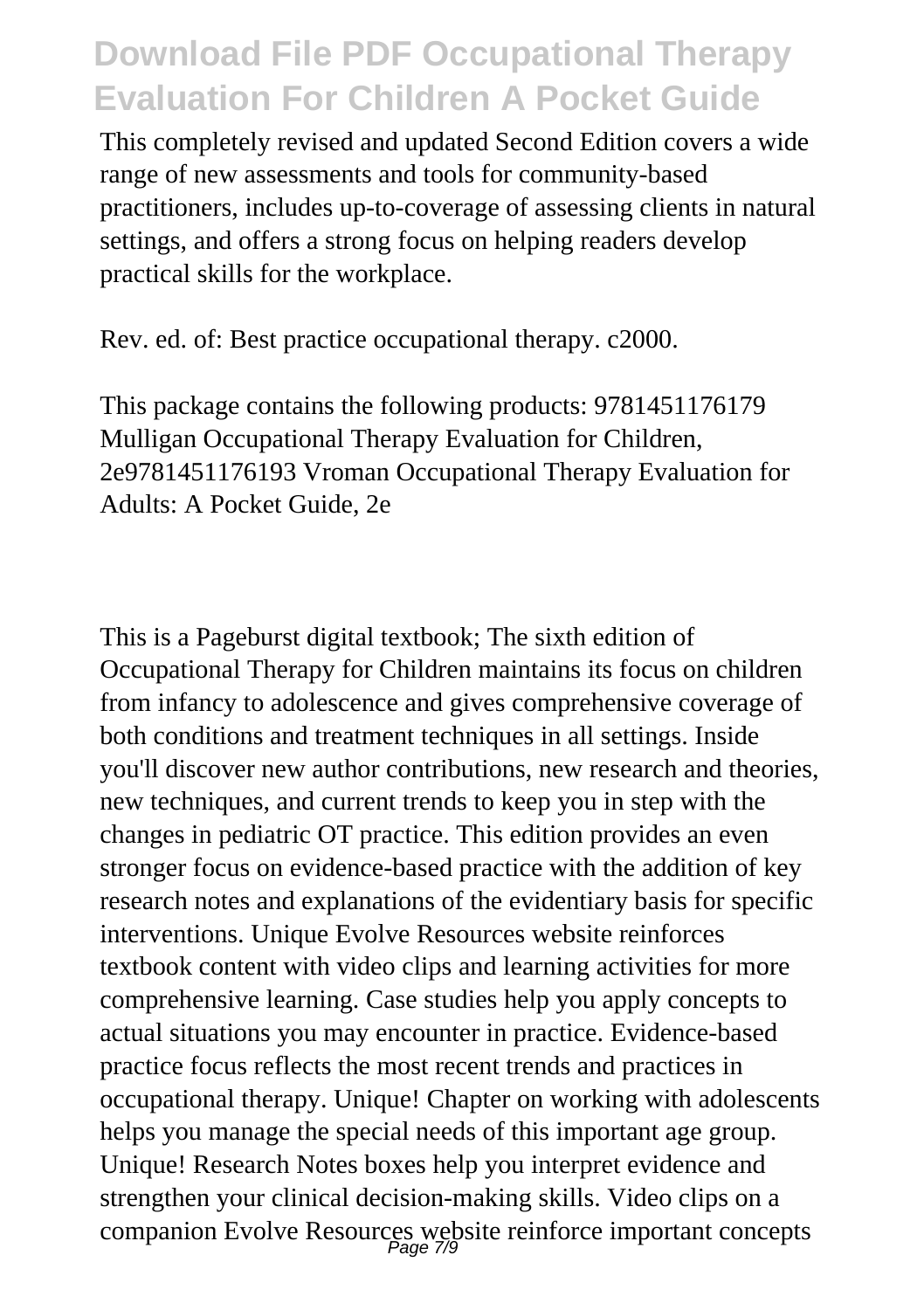and rehabilitation techniques.

This update to the best-seller provides authoritative, accurate information and resources about occupational therapy practice in schools, preschools, early intervention, and other settings such as child care. This book is essential for occupational therapists and occupational therapy assistants (including educators and students) and also is useful for parents, teachers, administrators, policymakers, and child advocates. Section Highlights Legal and Historical Perspectives on Occupational Therapy in Schools and Early Childhood Programs - IDEA/NCLB, federal and state legislation, federal program performance indicators, scope of practice, program funding, payment systems Evaluating Occupational Performance in Schools and Early Childhood Settings-Occupational Therapy Performance Framework - evaluation and assessment, clinical reasoning Occupational Therapy Decision-Making Process - collaboration/teaming, IEP/IFSP, frames of reference, continuing competence, professional development Service Provision to Support Child and Family Participation in Context - documentation, response-to-intervention, cultural competence, assistive technology, workload, driving Addressing the Mental Health Needs of Children in Schools - occupational therapy's role, models of intervention, positive behavior supports, social and emotional learning Using Evidence to Support Practice in Schools and Early Childhood Settings - evidence intervention and service delivery, program evaluation Transition From School to Adult Life Ethical Issues in School-Based and Early Intervention Practice

The chapters in this comprehensive book - written by occupational therapists, optometrists, an ophthalmologist, a social worker, a cranial osteopath, and a neuropsychologist on such diverse topics as sensory integration, visual attention, hand-eye coordination, postural control, and vision impairment-can provide some much-